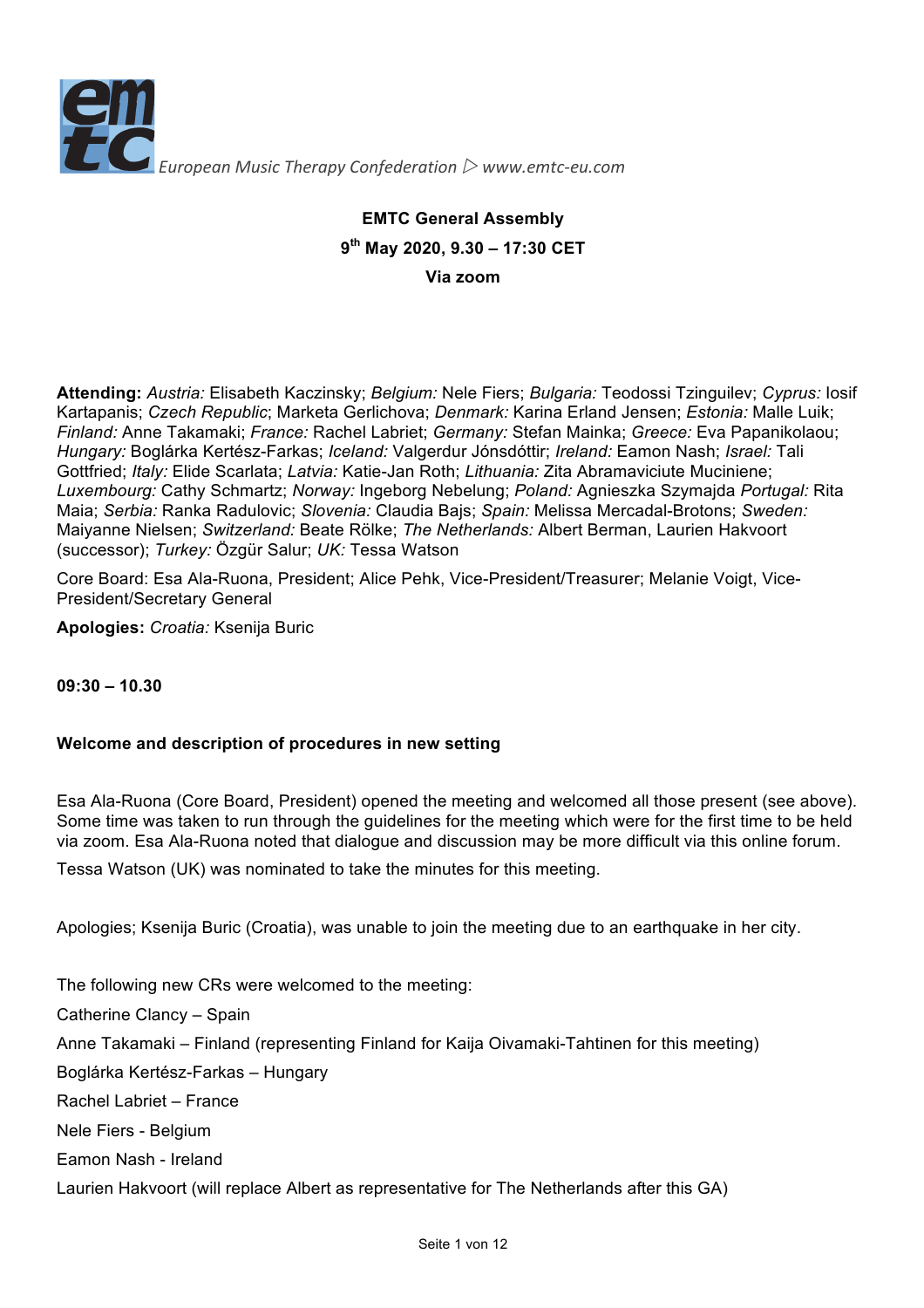

# **Obgligatory topics**

#### **1 President's report**

#### **Activities 2019-2020 – summary, presented by Esa Ala Ruona, President**

- The core board have met 12 times, and the board group membership has changed, with Elisabeth Kaczynski (Austria) joining as the co-ordinator for the Middle European group following the resignation of Agnes Varga (previous CR for Hungary). Esa shared some images of zoom meetings. The core board have continued to learn from previous GA experiences and to continue to support co-ordinators of each Region and CRs to involve them more.
- The core board are also working with colleagues in other Arts Therapies professions, for example with ECArTE (European Consortium for Arts Therapies Education) in the SATTIE-project (State of the Arts Therapies Training in Europe) with other Arts Therapies European level associations.
- Advisory work and consultation continues to national associations, training programmes, to students and to colleagues.
- European Music Therapy Standards Commission (EMTS) has met 3 times and work has been ongoing on an analysis of the training survey, in order to establish recommendations for standards of training. This project is drawing together a picture of current core standards and competencies of music therapy training across Europe through an analysis of different areas of training. This is a large project and continues to be ongoing, with involvement from all members of this commission
- The statutes and bylaws have also been a topic this year. There has been considerable work on this project, with translation required. This will be considered further later in this meeting.
- The website is noted to be very important and work on this will continue, as it is the main external facing conduit for members and the public.

#### **Proposal of main topics 2020-2021**

- To continue the work on EMTS education survey and beginning to consider how to publish the recommendations for training. Starting to work towards compiling recommendations for standards for safe and effective clinical practice.
- To complete the process of revising the statutes and by-laws of the EMTC.
- To collect information on music therapy from across current guidelines in different countries and to share this on the website.
- To improve internal communication within the EMTC, external through the regional co-ordinators, political influencing on a political/PR level.
- To support the work of action teams
- To prepare the 2021 GA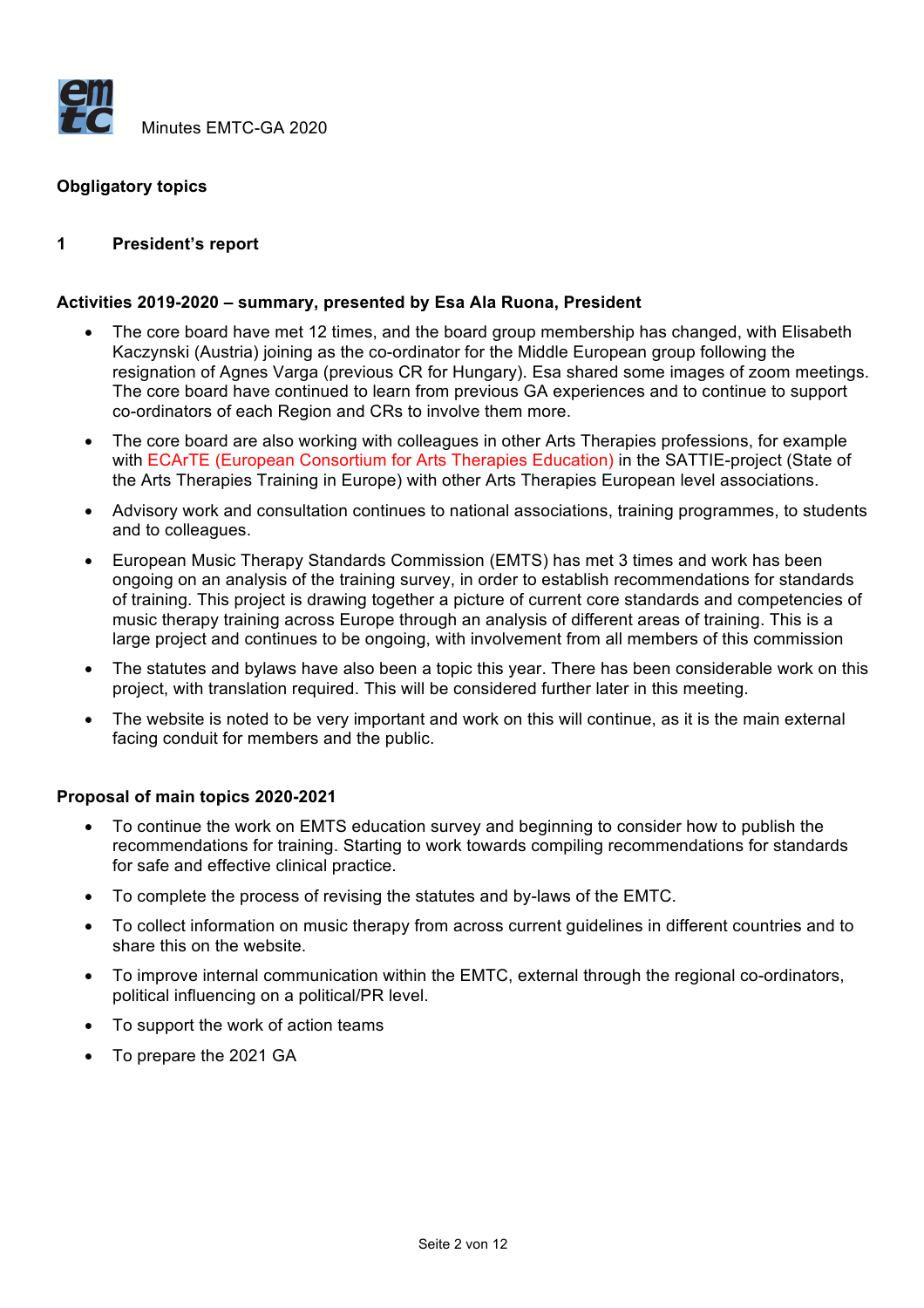

# **2 Treasurer's report**

# **Report 2019 presented by Alice Pehk, Vice-President/Treasurer**

Profit, income and expenses

# Preliminary budget 2020

| IN                                                                   | OUT                         |                  |
|----------------------------------------------------------------------|-----------------------------|------------------|
| Membership fees $6464 \text{ } \in \text{ }$ CB meeting Vienna costs |                             | 1493,79€         |
|                                                                      | MT day                      | 500 €            |
|                                                                      | Consultations, notary       | 4500 €           |
|                                                                      | Accountancy                 | 500 €            |
|                                                                      | Website                     | 221,19 €         |
|                                                                      | Translation of the Statutes | 585 €            |
|                                                                      | Taxes and banking costs     | 350€             |
|                                                                      | Other costs                 | 200 €            |
| Total: 6464 €                                                        |                             | Total: 8349,98 € |



**THE C** European Music Therapy Confederation  $\triangleright$  www.emtc-eu.com

Albert Berman (Netherlands) asked why the cost was so high to work on and change the statutes. The core board noted that not only are costs of changing statutes high in Belgium but that the accountants have a much higher fee. The core board noted that they are aware of this, and are trying to find other possibilities. However, they are not able to change either the accountants or the country of registration at this time.

# **3 Acceptance of President's report and Treasurer's report**

Both the President's report and Treasurer's reports were accepted by a clear majority via a vote on zoom at 9.40 am. However, some CRs requested that the core board look into moving the registration and accountants to either providers with lower fees, or to another country in order to ascertain a lower fee. There were some questions about clarifying the budget figures, including a question from Albert Berman (Netherlands) about whether enough has been allocated for PR activities for 2020-2021.

# **Change in by laws**

Melanie Voigt, Vice-President/Secretary General, outlined the draft by laws that have been submitted for approval. In particular, the core board noted the difficulties that can be presented when a CR resigns without discussion and without a substitute being available (this had been prompted partly by the confusion relating to the circumstances around the Hungary CR in 2020).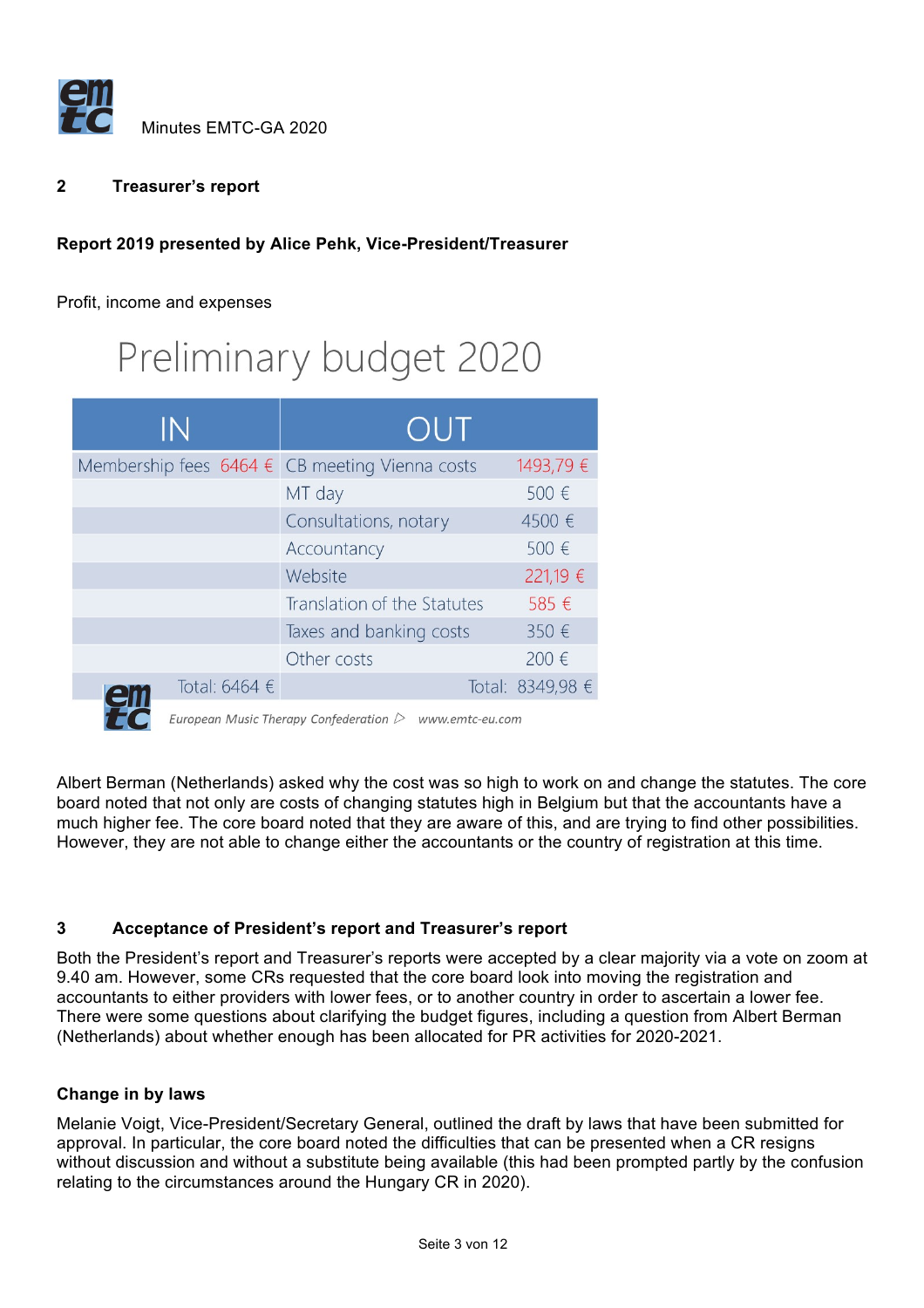

In particular, please note 1.3.7. This outlines that the CR is committed to working in EMTC for 3 years, and the process for their successor should they wish or need to resign. Please also see 2.8 which details the process for voting in another CR/core board member.

2.8 was amended to say 'b) in case of a vacancy due to suspension, revocation or resignation, the board appoints a substitute until a new board member is elected at the next General Assembly or regional meeting'. This amendment was carried by a clear majority vote via zoom at 10.12am (28 yes, 0 against, 3 abstained).

# **10:45 – 11:15**

#### **Reports from regional meetings**

Please see regional reports sent prior to the EMTC GA.

#### **11:15 – 12:15**

#### **Reports from action teams – see documents sent ahead of the GA**

#### **Research action team**

Tali Gottfried (Israel) presented the preliminary summary of PhD projects in Europe. Tali noted that Melissa Mercadal-Brotons has now left the group, and Tali has taken over as Chair of this group. The group is now working on a google document with the aim to have a database to collate information across Europe relating to research. Tali outlined the work of the group and their next steps and tasks for CRs relating to this action team.

Tali queried the process for voting for a new chair for one of these action groups. There is no formal process, however Melanie Voigt (Vice President) noted that it is essential that the core board are notified of any change in personnel for these groups, and particularly for the chair, in order to ensure good channels of communication.

In the discussion, it was asked if and how it could be ascertained that the PhD researcher is a Music Therapist. This was a concern for many CRs. Stefan Mainka (Germany) noted that the group had not yet decided how to pursue with doctoral research that was related to music therapy but not conducted by a Music Therapist. Others felt that a researcher who is not a clinician could still conduct a high-quality project into music therapy. The group is aware of this issue and will continue to give it consideration.

#### **CPD action team**

Rita Maia (Portugal) reported from this action team. Goals were to define recommendations about CPD and submit a proposal to encourage each national association to implement a specific commission for CPD and develop an entity responsible for certification. They have collected data from 6 additional countries. The data has been analysed and a guideline for CPD has been defined. It is suggested that EMTS should include CPD. This group suggests a system that includes hours, credits or points and a time scale for certification. This group plan to present their work at meetings/conferences in their countries and at Edinburgh (2022).

In the discussion, members were grateful for the work done. Tessa Watson (UK) noted that the EMTC cannot require members/MTs to take part in a CPD scheme, and therefore it is important to be careful with language, e.g. to recommend a scheme. Tessa noted that some countries (including the UK) have a comprehensive scheme in place. Tessa shared the UK link and recommended *not* counting hours, as this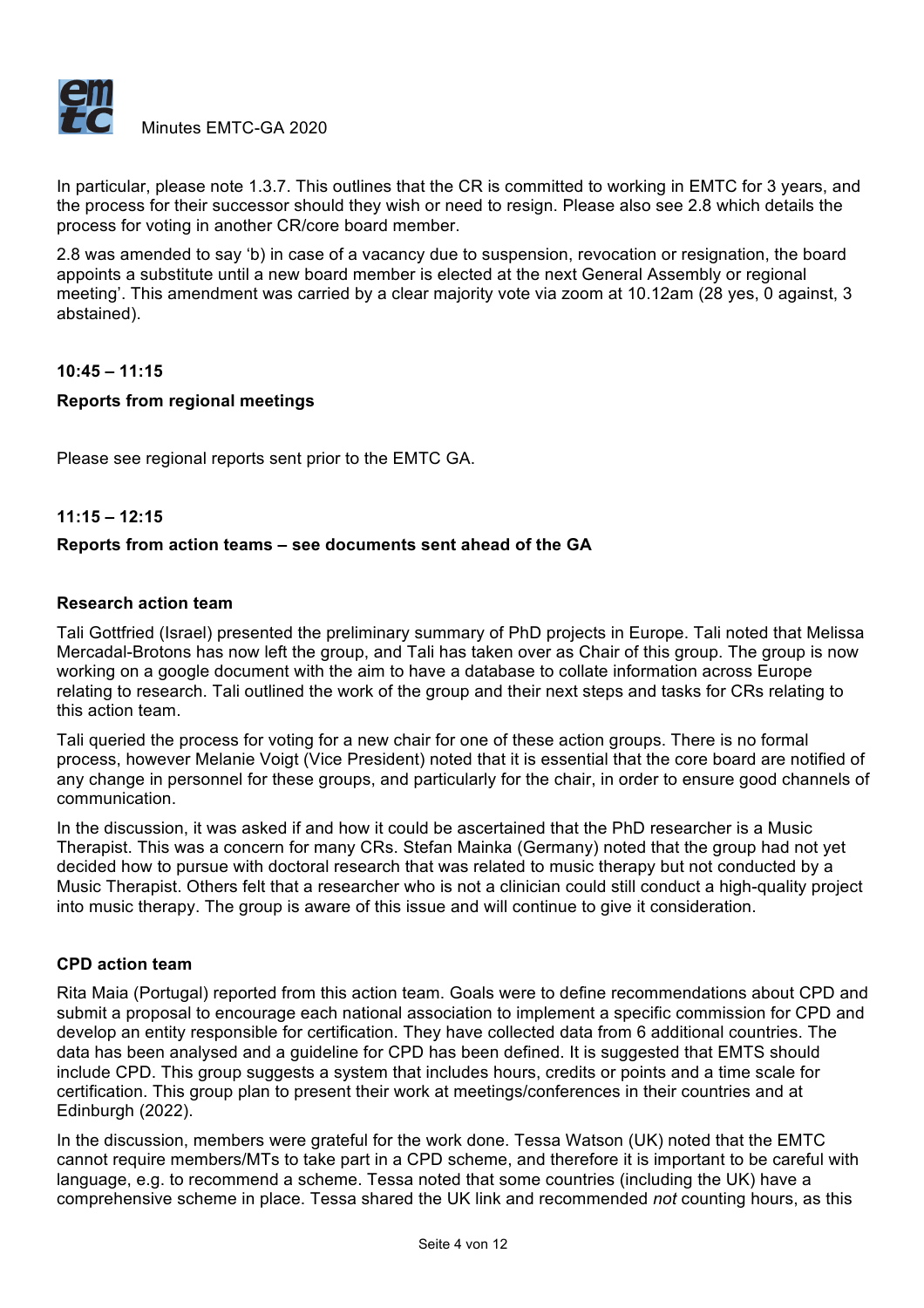

Minutes EMTC-GA 2020

can be reductive, instead finding a way to show the impact upon the practice of the individual Music Therapist.

# **Music Therapy and other Arts Therapies action team**

Katie Roth (Latvia) reported from this action team. The team had a transition over the last year, due to changes for the personnel involved. The team met about a week ago, and decided that the topic is closed but that the group would like to stay together as a group, considering the different topic of supervision. In particular, creative methods in supervision, and intervision.

In discussion, Laurien Hakvoort (Netherlands) asked for more information from the team. Katie Roth will send information to Laurien.

#### **Recognition action team**

Iosif Kartapanis (Cyprus) reported from this action team. The group considers that the current data available to them (from 2017) is too old to use. They will send a new survey to collect more data, and will aim to produce an interactive map with statistics from different countries to provide information on the EMTC webpage.

In discussion, Cathy Schmartz (Luxembourg) noted the importance of sharing the information from this team across EMTC and CR and regions. Özgür Salur (Turkey) noted that music therapy has been recognised in Turkey for approximately 6 years, but that what is practiced is not always music therapy.

#### **PR action team**

Albert Berman (The Netherlands) reported for this action team. This team made a plan in Aalborg May 2019 and have worked together since this time. The first step in the plan was to update the webpage however the group are waiting for a revision of the website. The European music therapy day theme and poster were agreed, the theme is 'make a melody', and the date is November 15<sup>th</sup> 2020. Albert invited CRs to get involved in this day and event. Posters are made and ready and Albert wishes to send these to the different countries (please let Albert know if you want to receive these).

Here is the youtube link for the song: https://youtu.be/IUA312Qe7Ck

In the discussion, it was noted how much the project has grown and is judged to be important. Stefan Mainka (Germany), Tali Gottfried (Israel), Elida Scarlata (Italy) all stated that it is important to continue with the project as the momentum is growing. She also stated that EMTC should take charge of the expenses related to the organization of MT Day, because of the risk of losing all the good work created by Albert and the Netherlands Association.

There was a general vote of thanks and applause to Albert for leading this project over the years. Cathy Schmartz (Luxembourg) suggested a link with the recognition project.

#### **New members – action teams**

Alice Pehk (Core Board) asked new members to choose their action teams. At this point, there was a discussion about whether these action teams could include some members who are more 'silent' or 'passive' (given the Covid 19 situation and individual situations for CRs in their lives personally/professionally). It was agreed that this could be the case, but that continuity within the action teams is important in order to ensure being able to work on topics steadily.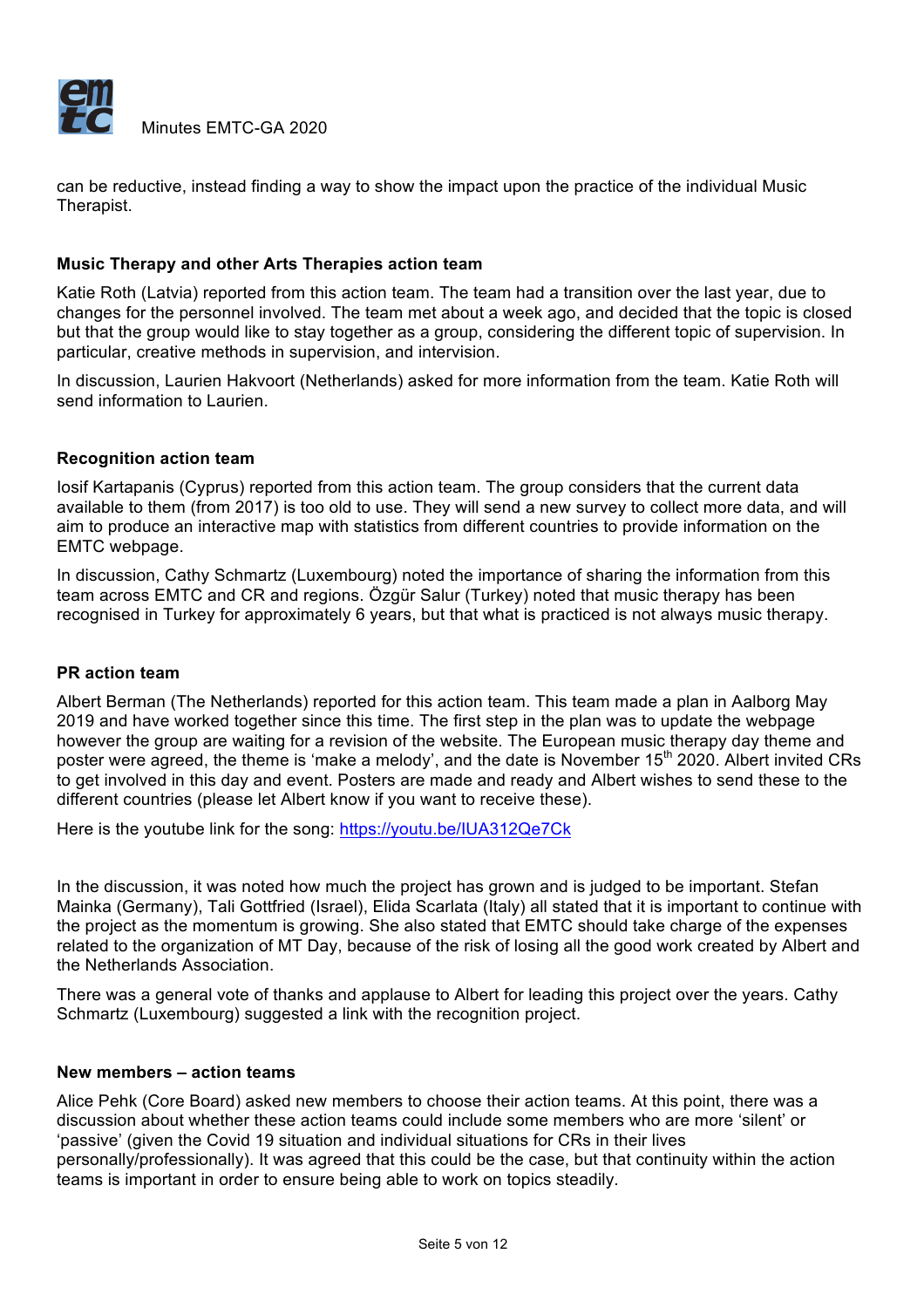

#### **Research action team**

Laurien Hakvoort (The Netherlands), Elide Scarlata (Italy), Tali Gottfried (Israel), Stefan Mainka (Germany), Agnieszka Szymajda (Poland), Maiyanne Nielsen (Sweden), Claudia Bajs (Slovenia), Catherine Clancy (Spain)

#### **CPD action team**

Rita Maia (Portugal), Elisabeth Kaczynski (Austria), Rachel Labriet (France), Marketa Gerlichova (Czech Republic), Zita Abramaviciute Muciniene (Lithuania), Stefan Mainka (Germany), Eamon Nash (Ireland)

#### **Supervision**

Marketa Gerlichova (Czech Republic), Beate Roelcke (Switzerland), Claudia Bajs (Slovenia), Teodossi Tzinguilev (Bulgaria), Katie Roth (Latvia), Malle Luik (Estonia), Özgür Salur (Turkey)

#### **Recognition**

Kaija Oivamaki-Tahtinen (Finland), Cathy Schmartz (Luxembourg), Iosif Karpatanis (Cyprus), Karina Erland Jensen (Dänemark), Rachel Labriet (France), Boglárka Kertész-Farkas (Hungary), Nele Fiers (Belgium), Eva Papanikolaou (Greece)

#### **PR**

Cathy Schmartz (Luxembourg), Tali Gottfried (Israel) Agnieszka Szymajda (Poland), Ingeborg Nebelung (Norway), Katie Roth (Latvia), Elide Scarlata (Italy), Ranka Raduolovic (Serbia)

# **13:15 – 13:45**

#### **EMTS, status of data analysis so far, next steps**

Esa Ala-Ruona (President) reported on this commission. Esa reported that the aim for the group was to build on the work of the EMTR (European Music Therapy Register), which had been put on hold in 2017. The aim for this survey is to understand what the aims, standards and competencies are for training programmes across Europe, in order that the EMTC can recommend standards and competencies for safe and effective music therapy. Esa was clear that it is not within the role and remit of EMTC to set standards or maintain standards or to set out how trainers should deliver their training. However, it is considered that it will be helpful for music therapy trainers and practitioners across Europe in countries where music therapy is emerging, developed and well established, to be able to access and refer to *recommendations* for safe and effective practice which are based upon evidence from current learning, teaching and assessment practice across Europe.

The survey that was conducted gathered a lot of information from training courses (in HEI's and private institutions). One-hundred-sixteen surveys were sent out and 76 responses regarding content and structure of courses were received (66% return). Two countries answered that they had no training courses in their countries (Appendix 1). The stages of the project have been to review the data collected, and then to analyse the data. Some of the basic statistical analysis for this project was undertaken by a Masters student who was paid for her work. Additionally, each member of the EMTS committee has taken an area of study to analyse. Three categories were used in the data analysis, knowledge, skill and competence. There is wide variation across the data not only in the content of training but also the way in which it is described (this is to be expected). Therefore, thought has been required to consider how to present an easily understandable synthesis of the data. The EMTS committee met on 8/5/20 and will now continue with their work.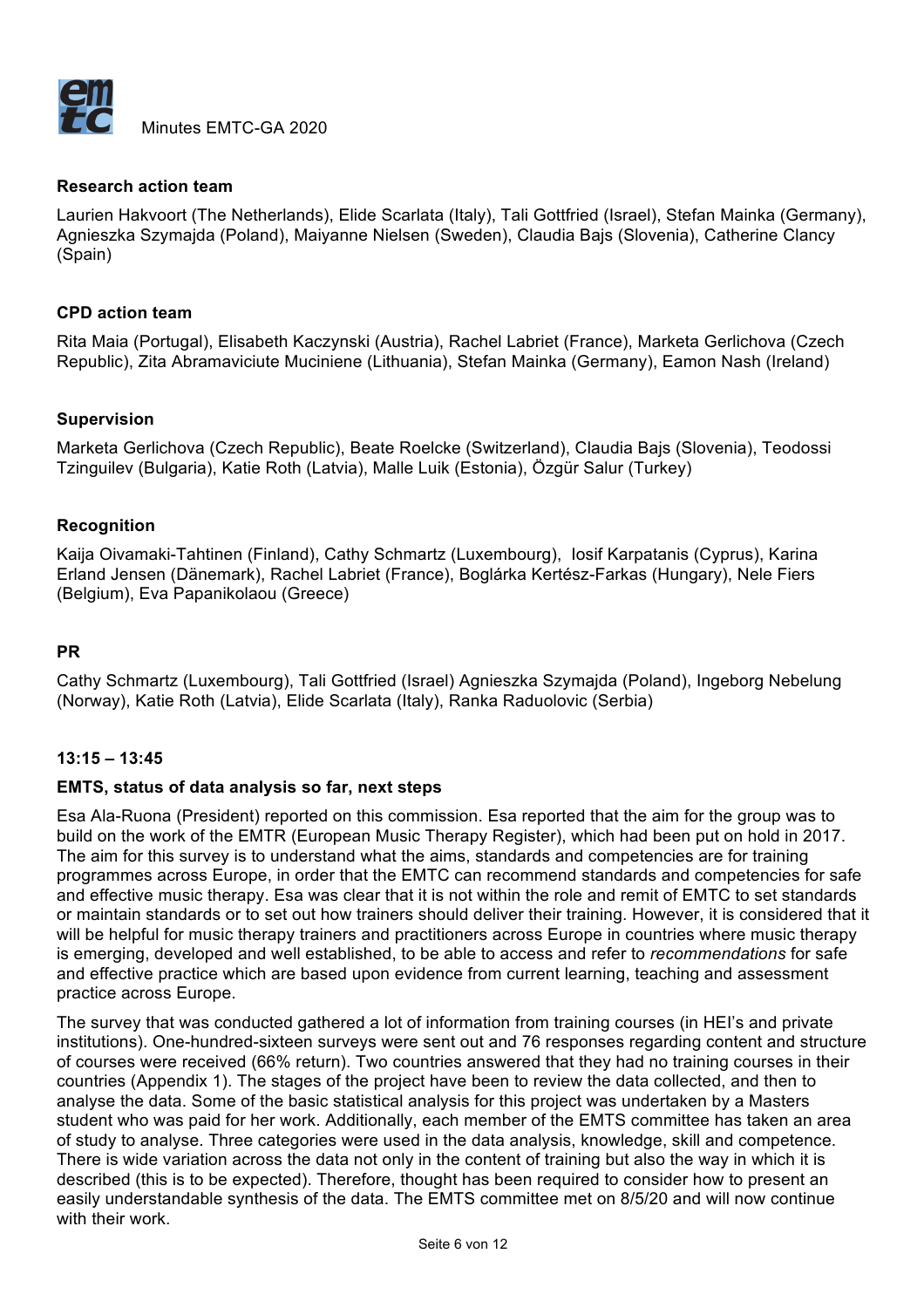

A few of the committee added their thoughts. Melanie Voigt (Vice President) noted how interesting the data have been, and with a high return (66%). Albert Berman (The Netherlands) noted that it is important to speed up with this project. Tessa Watson (UK) suggested that the data shows a snapshot of training and practice at one time, and it is will be important to consider a mechanism to allow developments and adjustments to be submitted and reflected in the EMTC recommendations.

In discussion, Özgür Salur (Turkey) noted that this is an important project and after the recommendations are created, recommendations for competencies for qualified Music Therapists could also be developed. Cathy Schmartz (Luxembourg) and Elide Scarlata (Italy) noted the importance of EMTC advocating for music therapy across Europe. Melanie Voigt (Vice President) stated that in order to be recognised, we must work together and have a shared idea of how music therapy can be described. There were varied and strong opinions held about this topic.

# **13:45 – 14:15**

# **Major topics of the GA**

# **Membership fees**

Alice Pehk (Core Board Treasurer) presented this issue. She noted that the current income of EMTC does not cover the expenses required. The question of raising membership fees was raised in 2019 during the GA in Aalborg. The CR's were asked to discuss this question with their national associations. The Board has discussed this topic. The Core Board now propose that the membership fee be raised from 1 euro per member to 1.5 euros per member. As part of this proposal, 30% of the membership fees can be used to support the organisation of the GA each year.

In the discussion, Regional Co-ordinators represented 2 views; firstly, that it could be hard for their associations to find the money to support this proposal, and secondly that it is important to support the work of the EMTC and to pay the increased fees. Albert Berman and Laurien Hakvoort (The Netherlands) noted the need to see projected accounts. Ranka Radulovic (Serbia), Özgür Salur (Turkey) and Malle Luik (Estonia) advocated for a clear plan to show how the money would enable greater effectiveness and inclusiveness. Tali Gottfried (Israel) noted that ECArTE and similar Arts Therapies organisations have higher fees.

Cathy Schmartz (Luxembourg) suggested that countries pay a fee that was representative of the membership fees of Music Therapists for the associations in their country (e.g. x% of the membership fee that music therapists of that country pay their associations instead of a fixed amount for each person that is the same for all countries).

Stefan Mainka (Germany), Katie Roth (Latvia) and others noted the importance of trying to gain funds from other sources (the EU, etc). Stefan noted the importance of giving some money to the PR budget. Tessa Watson (UK) said that the professional association for the UK has asked EMTC to consider the timing of this raise given the long term projected impact of Covid 19 how professional associations may feel they should use their money to support members. Katie Roth (Latvia) suggested that there could be online content on the EMTC webpage that could be sold to raise funds.

Voting to raise the EMTC fees was undertaken via zoom at 13:10: 23 votes for yes, 0 votes for no, and 7 abstained. This vote was carried.

# **Suggestions for support for Music Therapists during Covid 19**

Elide Scarlata (Italy) presented ideas and resources from around Europe relating to music therapy supporting those impacted by Covid 19. The situation from Greece (summarised by Evi Papanikolaou) represents the position of many countries at the present time; great health and financial pressures for service users but also for Music Therapists, and deep concern about the economic state of the country. Tali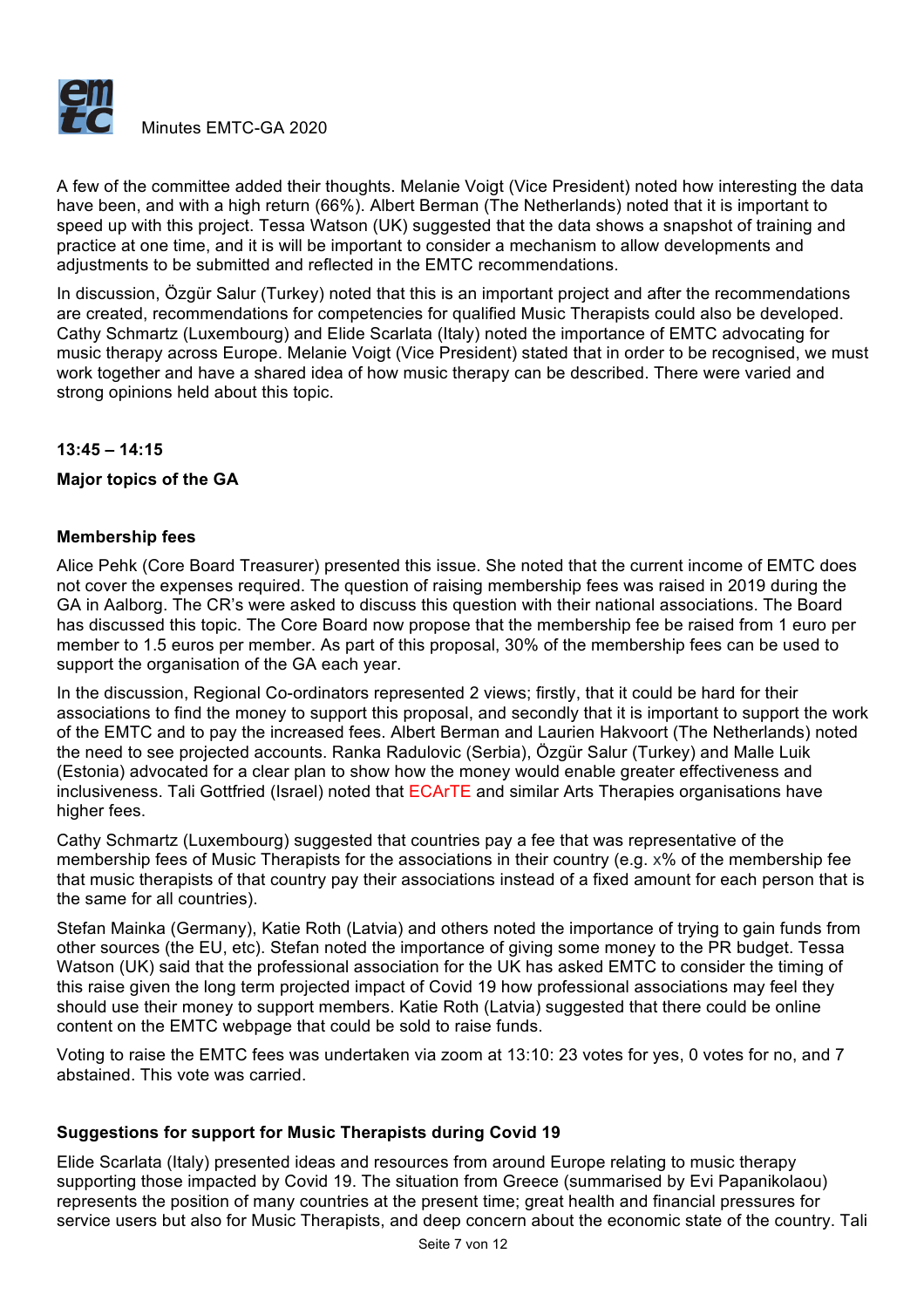

Gottfried (Israel) noted the importance of considering ethics and safe and effective practice in any adapted online work and wanted to encourage EMTC core board to be more active in their provision of information to the European MT community. Elide Scarlata (Italy) noted the possibility of burnout for medical teams and presented a music intervention by Italian professional Music Therapists to support them. There was a lively discussion around this topic.

**Action:** The PR-Team has made a draft of a flyer for music therapy under Corona conditions. This will be optimized and sent to the Board.

#### **Renewal of the website**

Ingeborg Nebelung (Norway) presented this topic. Ingeborg noted the importance of the website, which has been a live topic for many years. Ingeborg stated that we to continue to work on the website and on the use of other social media platforms to make sure that information is more readily available and promoted to MTs and the public.

There was discussion about this. Iosif Karpatanis (Cyprus) and Katie Roth (Latvia) contributed their views and knowledge on webpages. The current platform being used for the webpage is Squarespace. Iosif Karpatanis suggested wix.com, and Katie Roth suggested Wordpress. Cathy Schmartz (Luxembourg) and Tessa Watson (UK) suggested that it is important to be clear about is useful to include on the website; e.g. what would success look like for this project? Valgerdur Jonsdottir (Iceland) and others suggested that some content should be interactive. Anne Takamaki (representing Finland) suggested engaging with PR experts and taking advice about how to form the message in order to reach the key stakeholders for our group. This can create costs. Cathy Schmartz (Luxembourg) reported that the treasurer of her association was willing to donate the money that the association had saved, but that had been planned to pay her expenses, to the EMTC. Perhaps donations could help out here.

Iosif Karpatanis (Cyprus) also noted that the Facebook group is not reaching a large number of people, and that this could be developed. There were ideas about how to develop the Facebook content and reach (e.g. CRs could be admins). Elide Scarlata (Italy) suggested that EMTC needs to develop a profile on Twitter. Ranka Radulovic (Serbia) stated that it is important to improve the perception and understanding of the EMTC for the public in general using social media. Katie Roth (Latvia) suggested that other people might assist Ingeborg Nebelung in developing this further.

Other ideas taken from the Zoom chat; Anne Takamaki (representing Finland) noted that other platforms are Snapchat, Instagram. The website could be used for blog posts, discussion forums, brief Zoom chats between 2 people. A YouTube channel might be an idea. There is the need to make the website look more attractive.

In this discussion, there were also some ideas about the website, in particular for information to be translated into the language of the appropriate countries. Also for each action group to have updates shared on the EMTC webpage, for live discussions on music therapy to be included.

Several Country Representatives were happy to help with translation.

**Action:** Ingeborg Nebelung will contact Katie Roth (Latvia), Iosif Karpatanis (Cyprus), and action team Chairs for assistance. However, there is also a need to consider how this will be successful; to have an idea about the aim for the website and associated social media prior to beginning any extra work.

# **Reports and reflection in small group discussion**

The small groups presented the CRs with the following point for discussion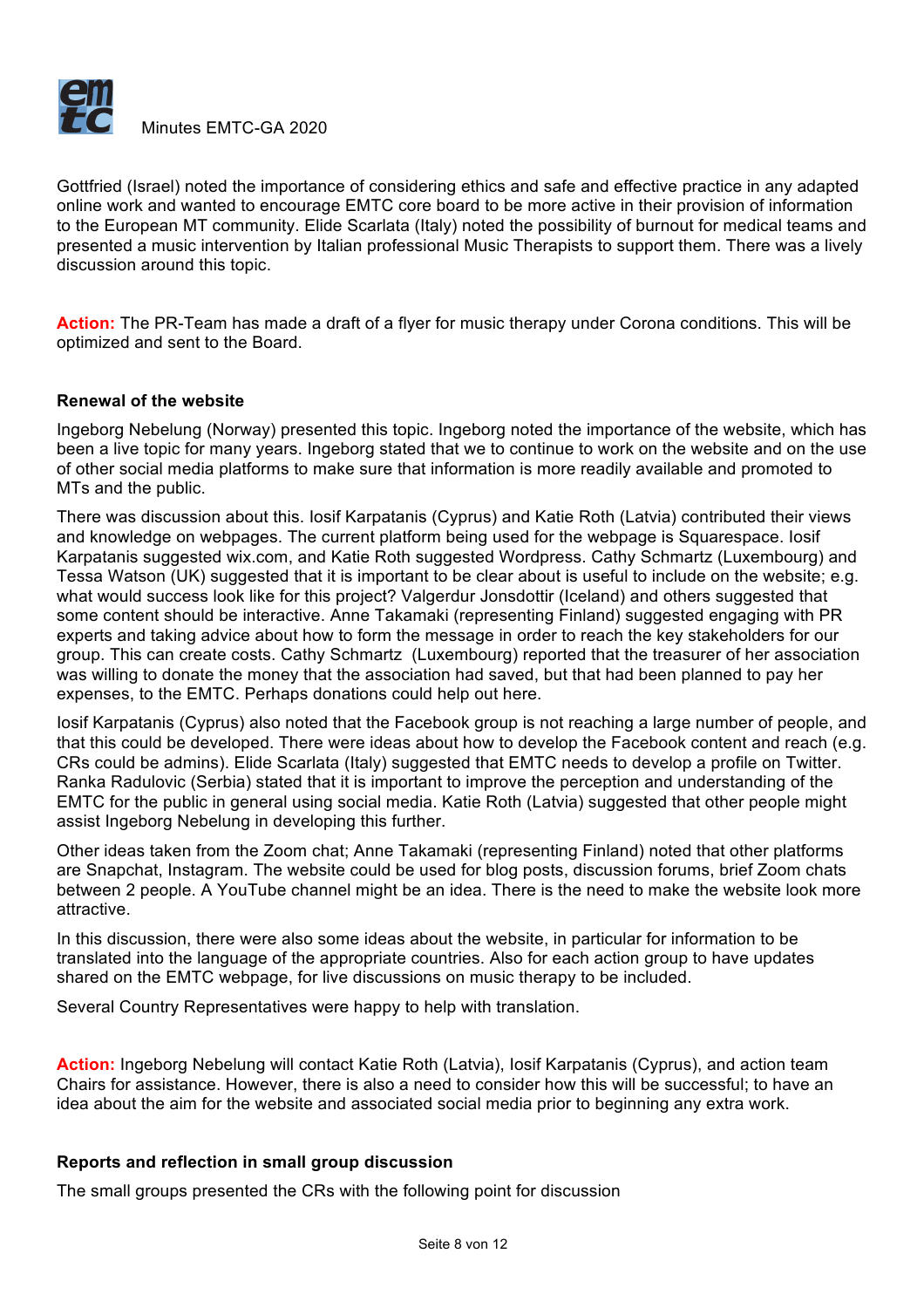

*Discuss how those present, as ambassadors of the profession and the EMTC, can contribute to a broader knowledge and/or visibility of Music Therapy in Europe.*

# **Stefan Mainka (Germany) reported for group 1**

- Use the EMTS project to make a clearer position of EMTC visible.
- To make contact with political authorities within the EU in order to proceed with recognition of the EMTC and of music therapy.
- Strengthening communication between action teams and regional groups in order to ensure that communication flows between these.
- Newspaper articles and other literature use these to improve knowledge about music therapy

# **Katie Roth (Latvia) reported for group 2**

- Have a positive mind-set to be proud of their work, not whining about being not understood, and share that music therapy has great value. Communicate and behave in institutions and teams in a positive way, promote our work through the use of outcome measures, present work to colleagues.
- Use small events from practice to share music therapy.
- Keep going with our communications about music therapy. These need to be consistent and activities must be continued.

# **Tali Gottfried (Israel) reported for group 3**

- Each CR has a responsibility to be part of communicating about music therapy.
- To use short videos, creating playlists, how to share music with others.
- Develop short interviews between CRs, or between Music Therapists in different countries.
- Put music therapy students in touch with each other and give them opportunities to hear about their different experiences.

#### **Cathy Schmartz (Luxembourg) reported for group 4**

- Music Therapists should not be too shy to speak up for our profession.
- Let people share and experience what we do.
- Draw information about music therapy from different countries and share on webpage and social media
- Learn from colleagues and participate in colleagues' sessions (e.g. Art Therapy).

#### **Laurien Hakvoort reported for group 5**

- We are all ambassadors already!
- Sharing short videos, to show similarities and differences between countries.
- Create high quality short descriptions of music therapy (also for students).
- Make clear how the music therapy profession could support bridging some national conflicts.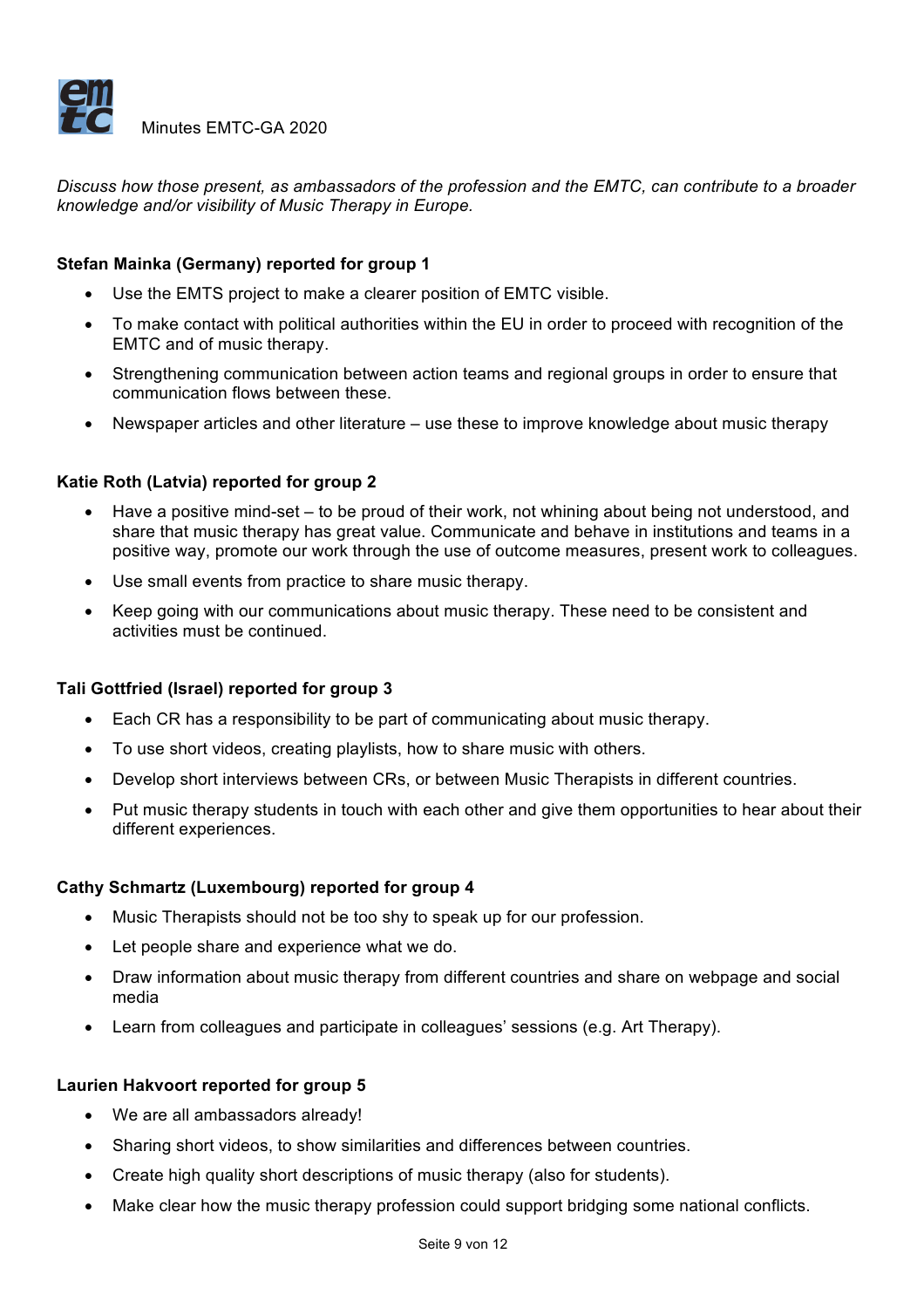

#### **Tessa Watson reported for group 6**

- Continue to develop the webpage as Ingeborg and others have said, and other methods of social media.
- Sign up on the website for monthly updates, including a calendar with events.
- EMTC core board could produce a monthly newsletter, presenting 1 European country or a theme a month? (planned for the year ahead, presenting EMTS project, or a project across countries (e.g. Homeside Dementia). This could be shared with all professional associations and increase knowledge of the work of EMTC, and could then be shared by the professional associations more widely.
- CRs could share more information/knowledge with EMTC but how would they do this? We need more active sharing but because people use different platforms for social media, it would be useful to have a clear communication protocol.

#### **GA 2021 deadline for bids**

Melanie Voigt (Vice President) advised that bids should be in for the end of August 31<sup>st</sup> 2020 for bids for the GA.

In the discussion, it was suggested that this deadline may not be possible due to the Covid 19 situation. It is possible that any bids should have contingency included in case the Covid 19 situation continues to influence travel and movement between European countries. It was thought that some countries will not want to make a bid due to the uncertainty of the situation. An advantage of the online GA is also the fact that it is less expensive for all countries.

Many of those present advocated for the possibility of having another GA online in 2021, split across 2 days, with a live meeting in Edinburgh in 2022 (to coincide with the European congress).

Voting took place via zoom at 16:05 with the majority agreeing that the deadline for bids will be 31<sup>st</sup> August 2020. This vote was carried.

#### **Conclusion of the GA**

Esa Ala-Ruona concluded the GA. The core board were thanked for their work.

Some of the links shared in the group chat follow:

#### EU FUNDING

https://ec.europa.eu/info/research-and-innovation/funding/funding-opportunities/funding-programmes-andopen-calls\_en

#### COVID-19

https://www.youtube.com/watch?v=ssKIjeGY\_Lg https://www.bamt.org/about-british-association-for-music-therapy/covid-19-useful-information.html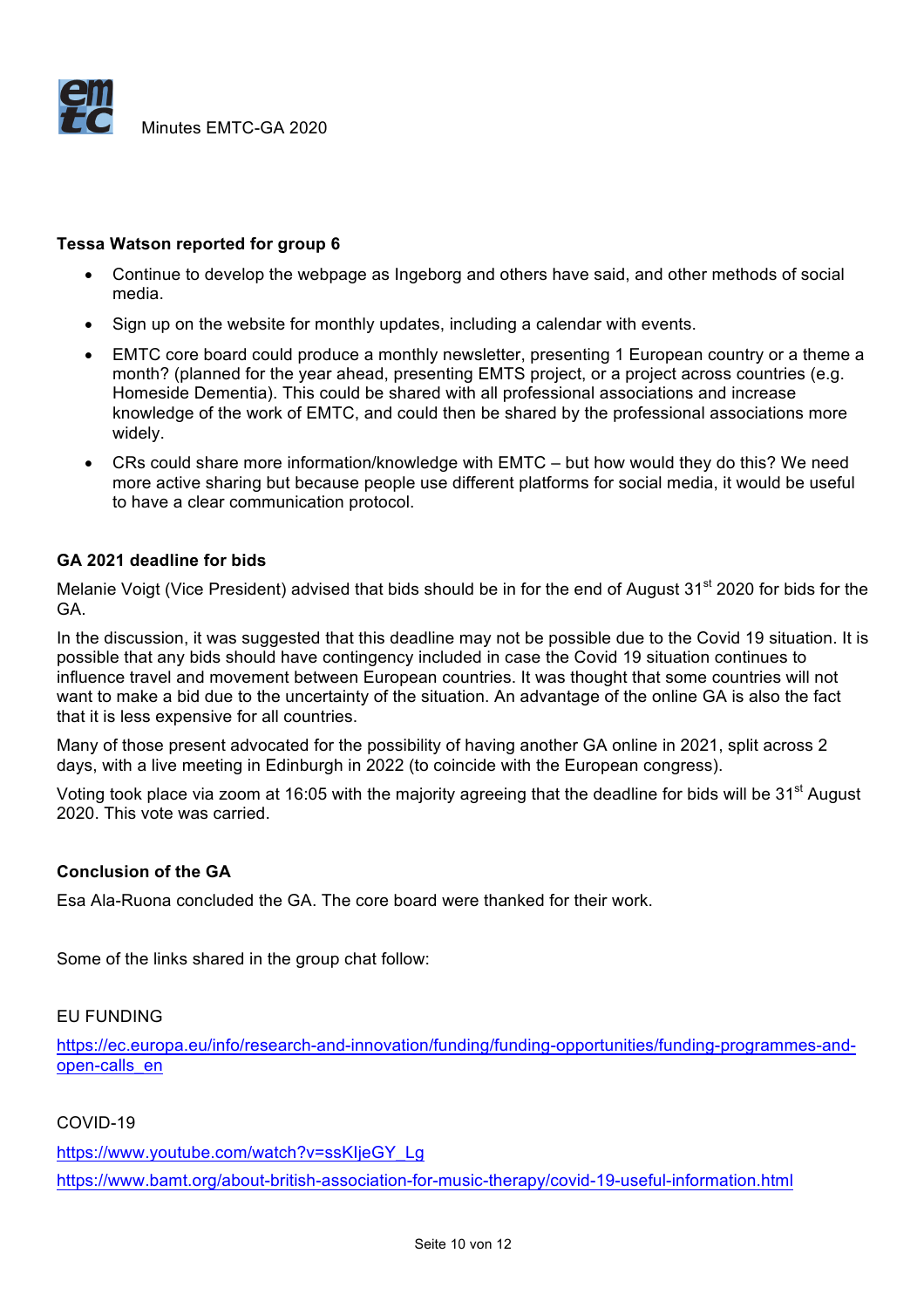

https://www.youtube.com/watch?v=DvHVqOp7b-0&feature=share&fbclid=IwAR3oY7KEIKpZ1b5qPZTXHBnT4CeCI0ZFFQEVYP8GojgwGIPqBW3iFzQ8xW Y

https://www.musictherapy.org/about/covid19\_resources/

FACEBOOK

https://www.facebook.com/musictherapyday/

https://www.facebook.com/European-Music-Therapy-Confederation-EMTC-457537594595992/

**WEBSITE** 

https://www.wix.com/upgrade/website#/